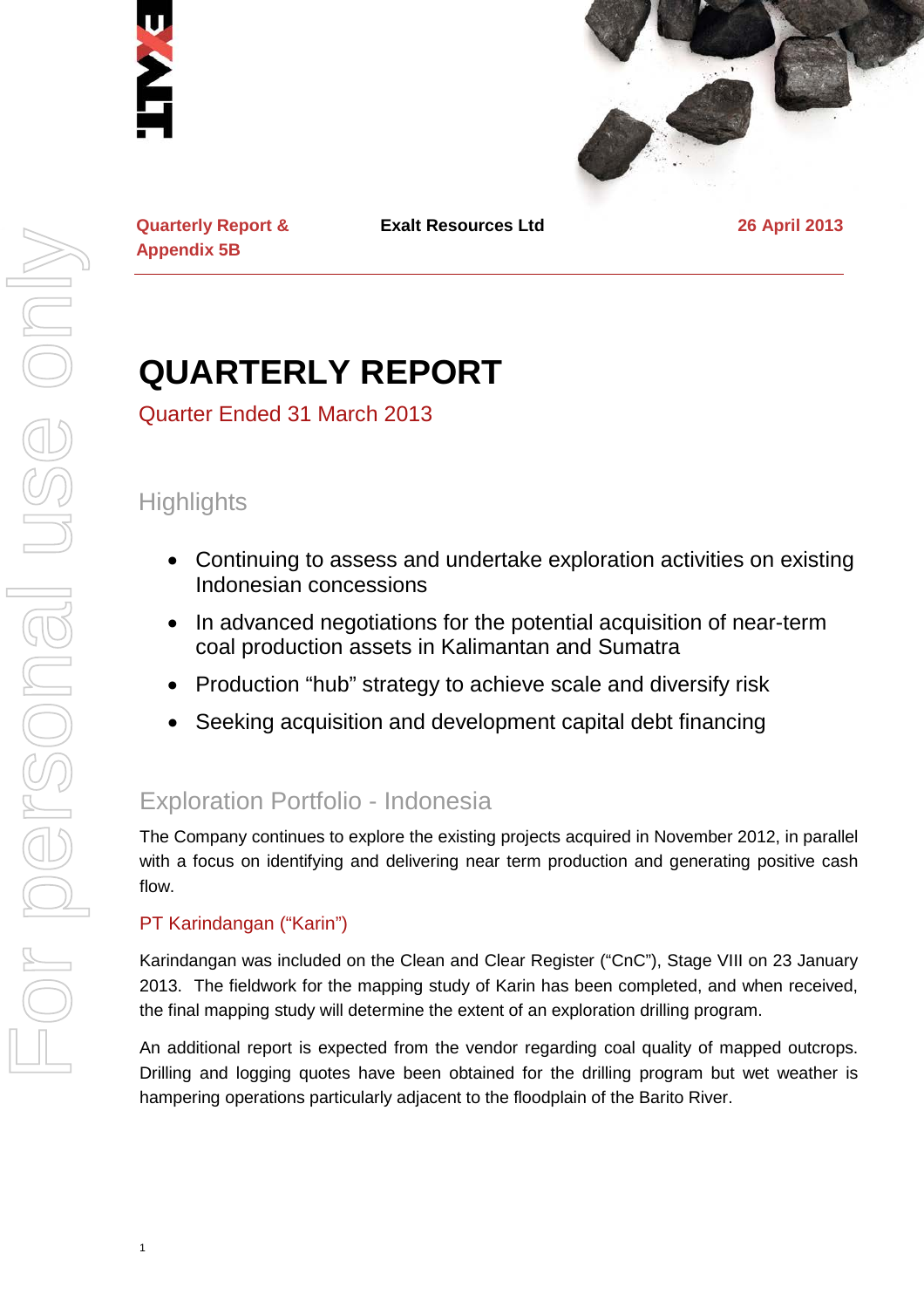

#### PT Mitra Maju Bangun Persada ("MMBP")

Initial mapping studies on MMBP have been somewhat delayed by wet weather. A final report is expected during the current quarter. Additional mapping is being organised for mapping the remaining northern part of the concession, which has access problems caused by wet weather.

#### PT Bakti Inti Guna ("BIG")

Verification sampling is due to commence at the BIG concession this month, with an anticipated drilling program to follow the concessions' re-admission onto the CnC. The already 32 existing coal outcrops will be sampled and analysed.

### Assessment and acquisition of near term coal production assets

In parallel with its exploration activities, the Company has been actively pursuing acquisitions of several attractive coal assets with near-term production potential in Indonesia to complement the existing suite of exploration phase projects in a small number of selected 'hub" locations.

The hub areas have been chosen due to their position in successful existing coal mining zones and benefit from a wealth of regional geological data, a broad range of experienced mining contractors, extensive existing infrastructure with capacity for new entrants and a supportive local community and government.

Preliminary legal, geological and commercial due diligence has been completed with promising results.

Geological due diligence has included site visits, field mapping, detailed coal quality testing for existing and new outcrops, development of borehole/outcrop databases, geological model verification, resource statement clarification and subsequent exploration drilling proposals on two concessions.

A non-binding, Memorandum of Understanding (including an exclusivity period for the benefit of Exalt) has been signed on each of three concessions, located in the Indonesian Provinces of West Sumatra and South Kalimantan. Advanced negotiations in relation to conditional Sale and Purchase agreements are also in progress with the owners of highly prospective concessions in Central Kalimantan and West Sumatra.

The Company and its advisors are currently in discussions with several potential funding sources including senior debt financiers, strategic joint venture partners and commodity trading houses to attempt to secure sufficient acquisition and working capital financing for these projects.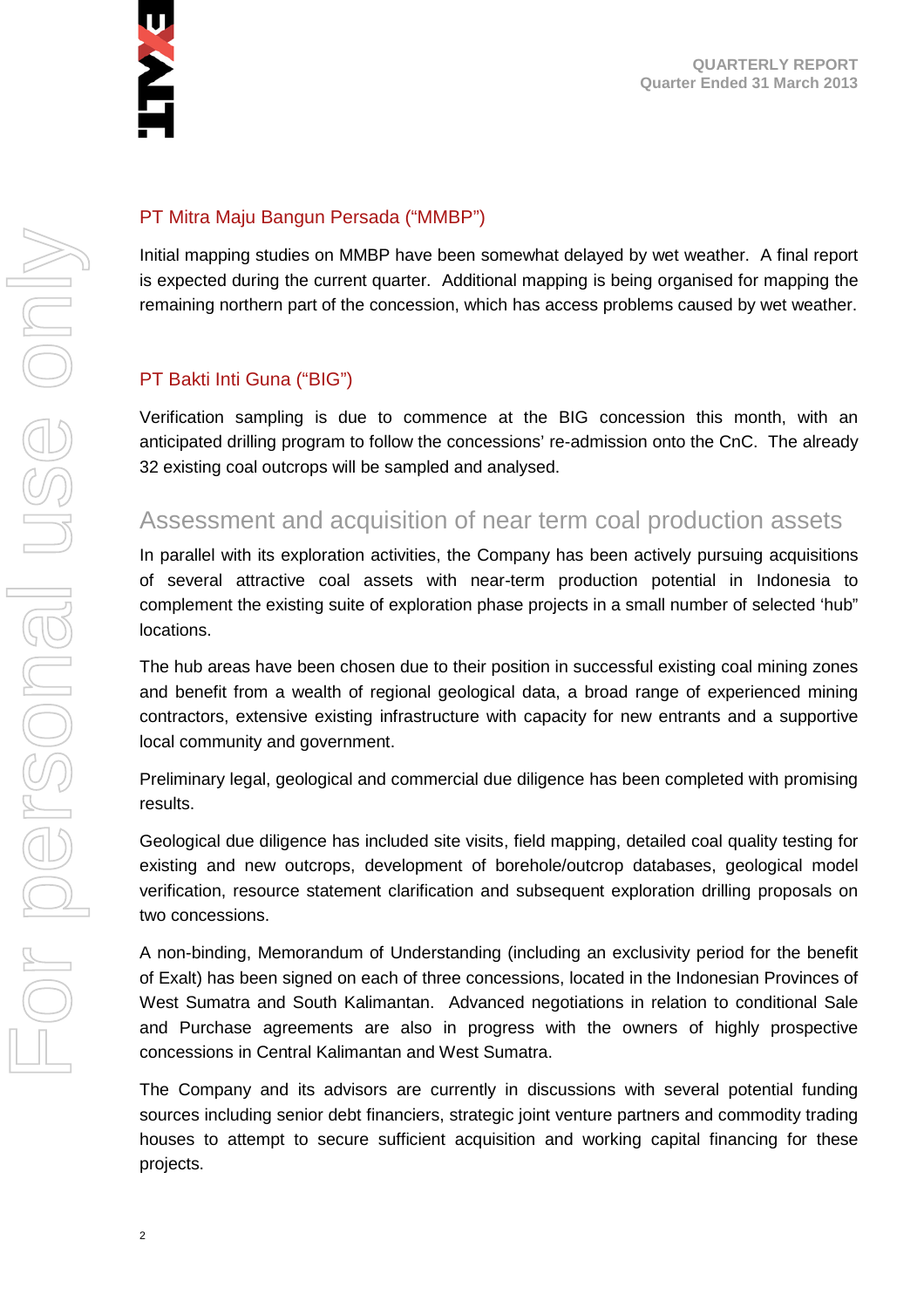

### New South Wales Based Projects

Work on the NSW assets has progressed as planned with some encouraging results from further sampling of the Brooklyn Ironstone and a soil lead anomaly at Bolwarra, both contained in Mineral Hill South project EL7945.

#### Brooklyn

A ground magnetic survey covering the outcropping ironstone at Brooklyn defined two discrete magnetic highs below and close by the Brooklyn Ironstone. The results are interpreted to be skarn alteration associated with a porphyry system.

Surface samples were collected from the outcropping Brooklyn Ironstone and were analysed for XRF fusion. Results averaged 55.7% Fe ("Iron") and is represented as botryoidal haematite and is being evaluated for its potential as a DSO iron product.

#### Yellow Shaft

231 XRF soil readings were collected at the Yellow Shaft Prospect at Mineral Hill South. The soil sampling was designed to follow up lead anomalism up to 1,000ppm discovered during reconnaissance XRF sampling in 2012.

A soil lead anomaly which is 260m long by 40m wide at greater than 160ppm has been discovered at Bolwarra. The Lead was defined using a hand held XRF and is spatially associated with a strong resistivity anomaly defined with the 3D Induced Polarisation (IP) survey completed in 2011. The lead anomaly (Bolwarra) forms a coherent south-west oriented soil anomaly very similar to the anomalism seen at Elura Pb-Zn deposit. The newly defined Bolwarra Prospect and the Elura ore zone is easily visible as a significant geophysical anomalies with a coherent lead soil anomaly draining away to the south-west.

Further details of the NSW exploration results were contained in the ASX release dated 24 April 2013.

The Company continues to assess its options in relation to the further development of the NSW projects.

### **Corporate**

On 25 February 2013, the Company announced the change of registered address as a result of the Company moving to its own premises. The Company has also expanded its operations to include full time Chief Financial Officer, field exploration geologists, and Jakarta based administration staff.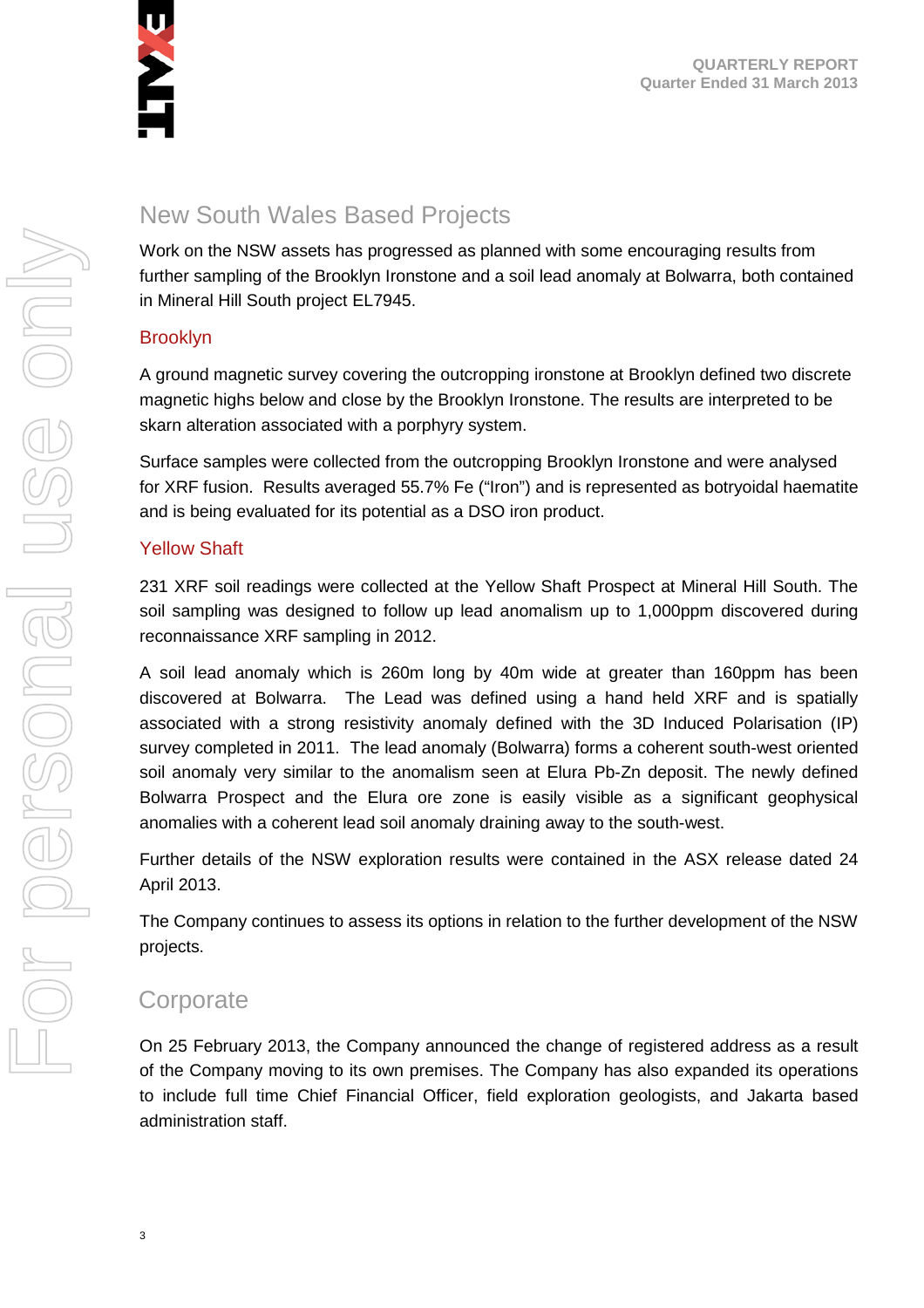

## **Appendix 5B**

### Mining exploration entity quarterly report

Introduced 01/07/96 Origin Appendix 8 Amended 01/07/97, 01/07/98, 30/09/01, 01/06/10, 17/12/10 Name of entity

EXALT RESOURCES LTD

#### ABN Quarter ended ("current quarter")

17 145 327 617 31 MARCH 2013

### Consolidated statement of cash flows

|                                            |                                                                                | Current quarter | Year to date |
|--------------------------------------------|--------------------------------------------------------------------------------|-----------------|--------------|
| Cash flows related to operating activities |                                                                                | $A'$ 000        | (9 months)   |
|                                            |                                                                                |                 | \$A'ooo      |
| 1.1                                        | Receipts from product sales and related<br>debtors                             |                 |              |
| 1,2                                        | Payments for (a) exploration & evaluation<br>(b) development<br>(c) production | (390)           | (502)        |
|                                            | (d) administration                                                             | (292)           | (973)        |
| 1.3                                        | Dividends received                                                             |                 |              |
| 1.4                                        | Interest and other items of a similar nature<br>received                       | 31              | 67           |
| 1.5                                        | Interest and other costs of finance paid                                       |                 |              |
| $1.6\,$                                    | Income taxes paid                                                              |                 |              |
| 1.7                                        | Other (provide details if material)                                            |                 |              |
|                                            | Due Diligence costs - ODNI transaction                                         | (71)            | (1,238)      |
|                                            |                                                                                |                 |              |
|                                            |                                                                                | (722)           | (2,646)      |
|                                            | <b>Net Operating Cash Flows</b>                                                |                 |              |
|                                            |                                                                                |                 |              |
|                                            | Cash flows related to investing activities                                     |                 |              |
| 1.8                                        | Payment for purchases of: (a) prospects                                        | (127)           | (804)        |
|                                            | (b) equity investments                                                         |                 |              |
|                                            | (c) other fixed assets                                                         | (5)             | (5)          |
| 1.9                                        | Proceeds from sale of:<br>(a) prospects                                        |                 |              |
|                                            | (b) equity investments                                                         |                 |              |
|                                            | (c) other fixed assets                                                         |                 |              |
| 1.10                                       | Loans to other entities                                                        |                 |              |
| 1.11                                       | Loans repaid by other entities                                                 |                 |              |
| 1.12                                       | Other (provide details if material)                                            |                 |              |
|                                            |                                                                                | (132)           | (809)        |
|                                            | Net investing cash flows                                                       |                 |              |
| 1.13                                       | Total operating and investing cash flows<br>(carried forward)                  | (854)           | (3, 455)     |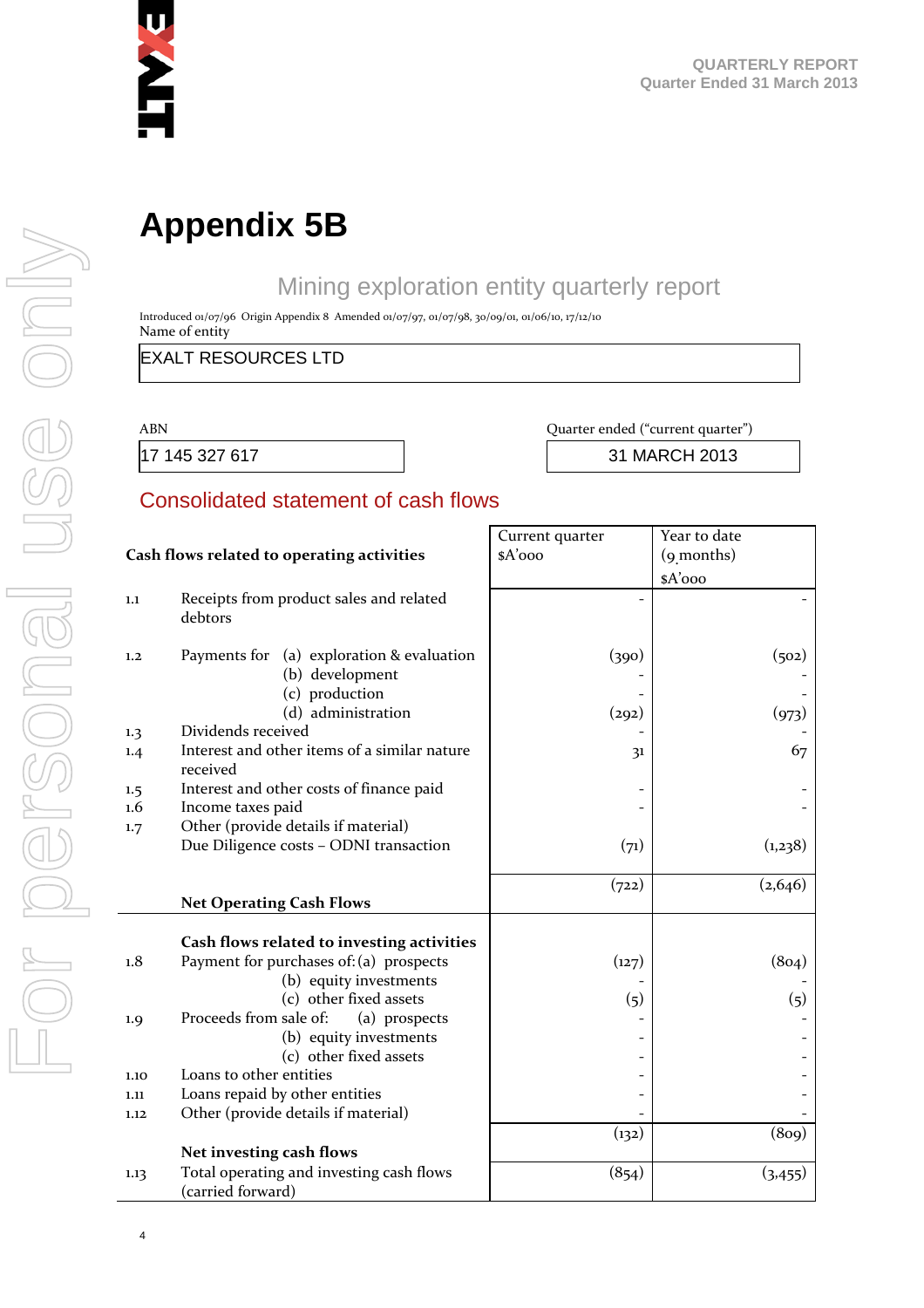

| 1.13 | Total operating and investing cash flows      | (854)   | (3, 455) |
|------|-----------------------------------------------|---------|----------|
|      | (brought forward)                             |         |          |
|      |                                               |         |          |
|      | Cash flows related to financing activities    |         |          |
| 1.14 | Proceeds from issues of shares, options, etc. | -       | 5,500    |
| 1.15 | Proceeds from sale of forfeited shares        |         |          |
| 1.16 | Proceeds from borrowings                      | -       |          |
| 1.17 | Repayment of borrowings                       |         |          |
| 1.18 | Dividends paid                                |         |          |
| 1.19 | Other (provide details if material)           |         |          |
|      | Capital raising costs                         | (146)   | (621)    |
|      | Net financing cash flows                      | (146)   | 4,879    |
|      | Net increase (decrease) in cash held          | (1,000) | 1,424    |
| 1,20 | Cash at beginning of quarter/year to date     | 4,980   | 2,556    |
| 1.21 | Exchange rate adjustments to item 1.20        |         |          |
| 1.22 | Cash at end of quarter                        | 3,980   | 3,980    |

#### Payments to directors of the entity and associates of the directors

Payments to related entities of the entity and associates of the related entities

|      |                                                                  | Curent quarter |
|------|------------------------------------------------------------------|----------------|
|      |                                                                  | \$A'000        |
|      |                                                                  |                |
| 1.23 | Aggregate amount of payments to the parties included in item 1.2 | 333            |
|      |                                                                  |                |
| 1.24 | Aggregate amount of loans to the parties included in item 1.10   |                |

#### 1.25 Explanation necessary for an understanding of the transactions

These payments include Non-Executive Director Fees, Salary to the Managing Director and Company Secretarial Fees.

### Non-cash financing and investing activities

2.1 Details of financing and investing transactions which have had a material effect on consolidated assets and liabilities but did not involve cash flows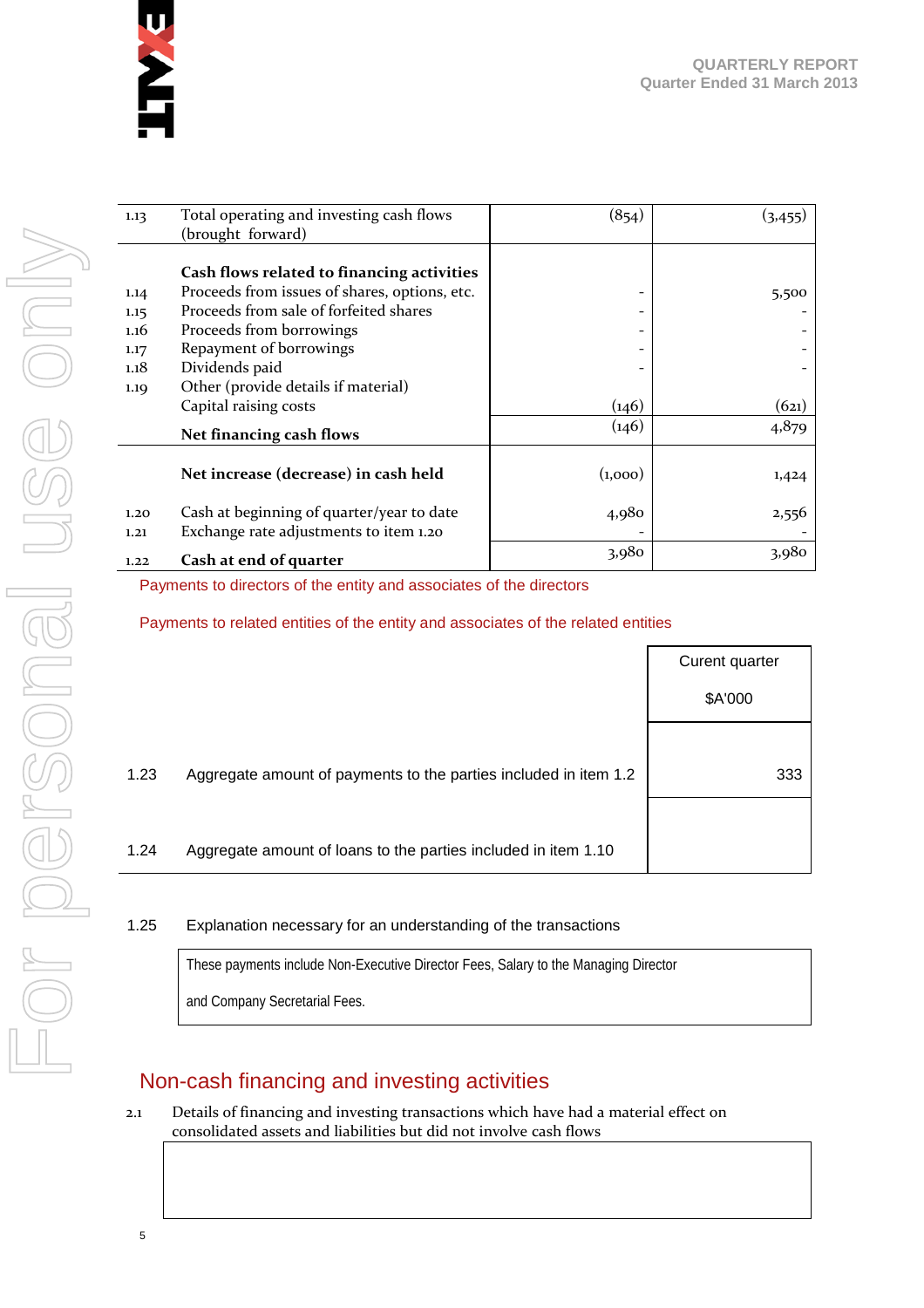

2.2 Details of outlays made by other entities to establish or increase their share in projects in which the reporting entity has an interest

### Financing facilities available

*Add notes as necessary for an understanding of the position.*

|     |                             | Amount available<br>$A'$ 000 | Amount used<br>sA'ooo |
|-----|-----------------------------|------------------------------|-----------------------|
| 3.1 | Loan facilities             | -                            |                       |
| 3.2 | Credit standby arrangements | -                            |                       |

### Estimated cash outflows for next quarter

|     |                            | $A'$ 000 |
|-----|----------------------------|----------|
| 4.1 | Exploration and evaluation | 423      |
| 4.2 | Development                |          |
| 4.3 | Production                 | -        |
| 4.4 | Administration             | 412      |
|     | <b>Total</b>               | 835      |

### Reconciliation of cash

| Reconciliation of cash at the end of the quarter (as<br>shown in the consolidated statement of cash flows)<br>to the related items in the accounts is as follows. | Current quarter<br>$A'$ 000 | Previous quarter<br>$A'$ 000 |
|-------------------------------------------------------------------------------------------------------------------------------------------------------------------|-----------------------------|------------------------------|
| Cash on hand and at bank<br>5.1                                                                                                                                   | 123                         | 4,980                        |
| Deposits at call<br>5.2                                                                                                                                           | 3,857                       |                              |
| Bank overdraft<br>5.3                                                                                                                                             |                             |                              |
| Other (provide details)<br>5.4                                                                                                                                    |                             |                              |
| Total: cash at end of quarter (item 1.22)                                                                                                                         | 3,980                       | 4,980                        |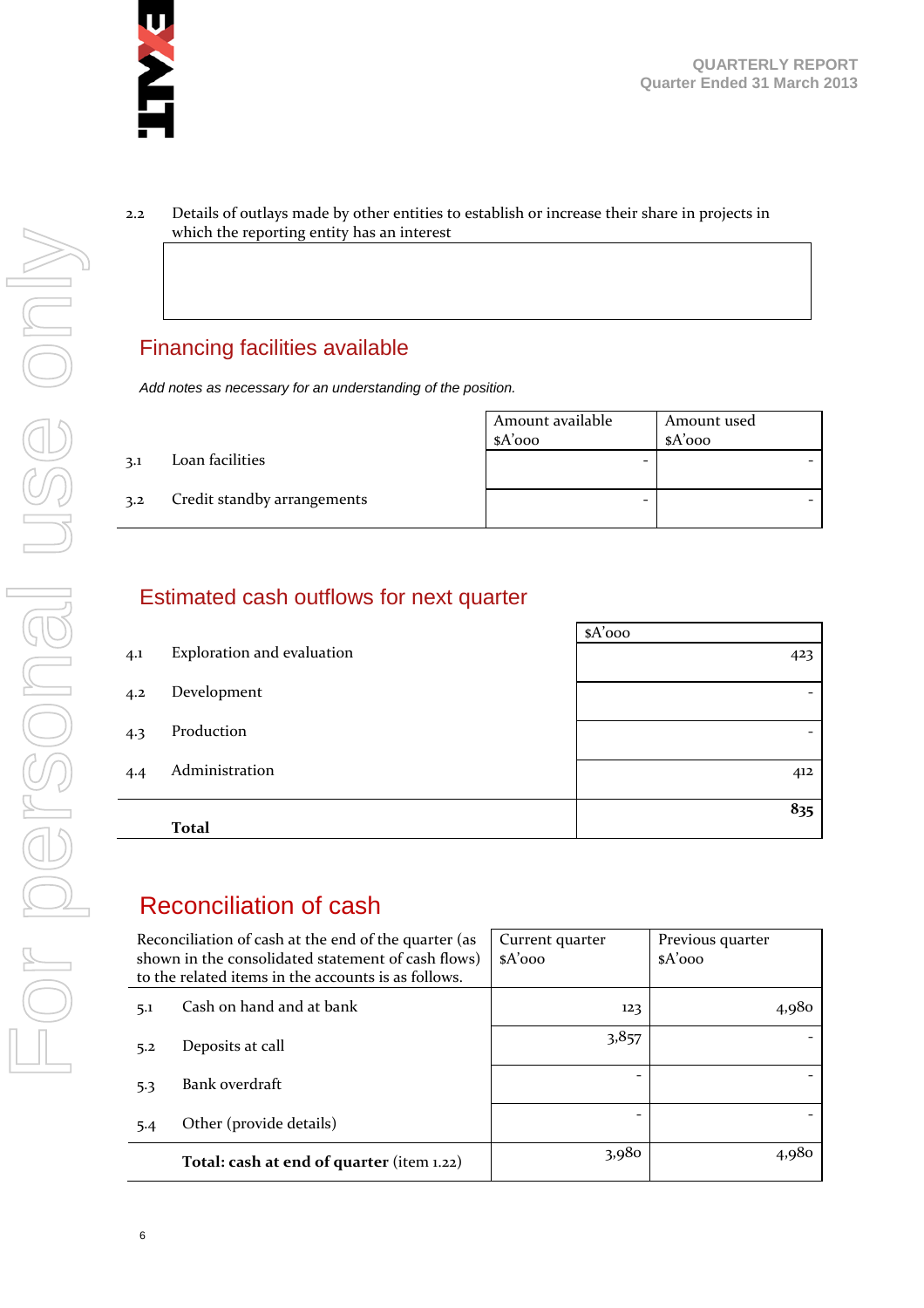

|     |                                                                     | Tenement<br>reference | Nature of interest<br>(note (2)) | Interest at<br>beginning<br>of quarter | Interest at<br>end of<br>quarter |
|-----|---------------------------------------------------------------------|-----------------------|----------------------------------|----------------------------------------|----------------------------------|
| 6.1 | Interests in mining<br>tenements relinquished,<br>reduced or lapsed | <b>Nil</b>            |                                  |                                        |                                  |
| 6.2 | Interests in mining<br>tenements acquired or<br>increased           | Nil                   |                                  |                                        |                                  |

### Changes in interests in mining tenements

### Issued and quoted securities at end of current quarter

*Description includes rate of interest and any redemption or conversion rights together with prices and dates.*

|     |                                                                                                                                               | Total number | Number quoted | Issue price per   | Amount paid up    |
|-----|-----------------------------------------------------------------------------------------------------------------------------------------------|--------------|---------------|-------------------|-------------------|
|     |                                                                                                                                               |              |               | security (see     | per security (see |
|     |                                                                                                                                               |              |               | $note$ 3) (cents) | $note$ 3) (cents) |
| 7.1 | Preference<br><sup>+</sup> securities                                                                                                         | Nil          |               |                   |                   |
|     | (description)                                                                                                                                 |              |               |                   |                   |
| 7.2 | Changes during<br>quarter<br>(a) Increases<br>through issues<br>(b) Decreases<br>through returns<br>of capital, buy-<br>backs,<br>redemptions | Nil          |               |                   |                   |
| 7.3 | +Ordinary<br>securities                                                                                                                       | 73,041,670   | 50,376,664    | \$0,20            | \$0.20            |
| 7.4 | Changes during<br>quarter<br>(a) Increases<br>through issues<br>(b) Decreases<br>through returns<br>of capital, buy-<br>backs                 | Nil          |               |                   |                   |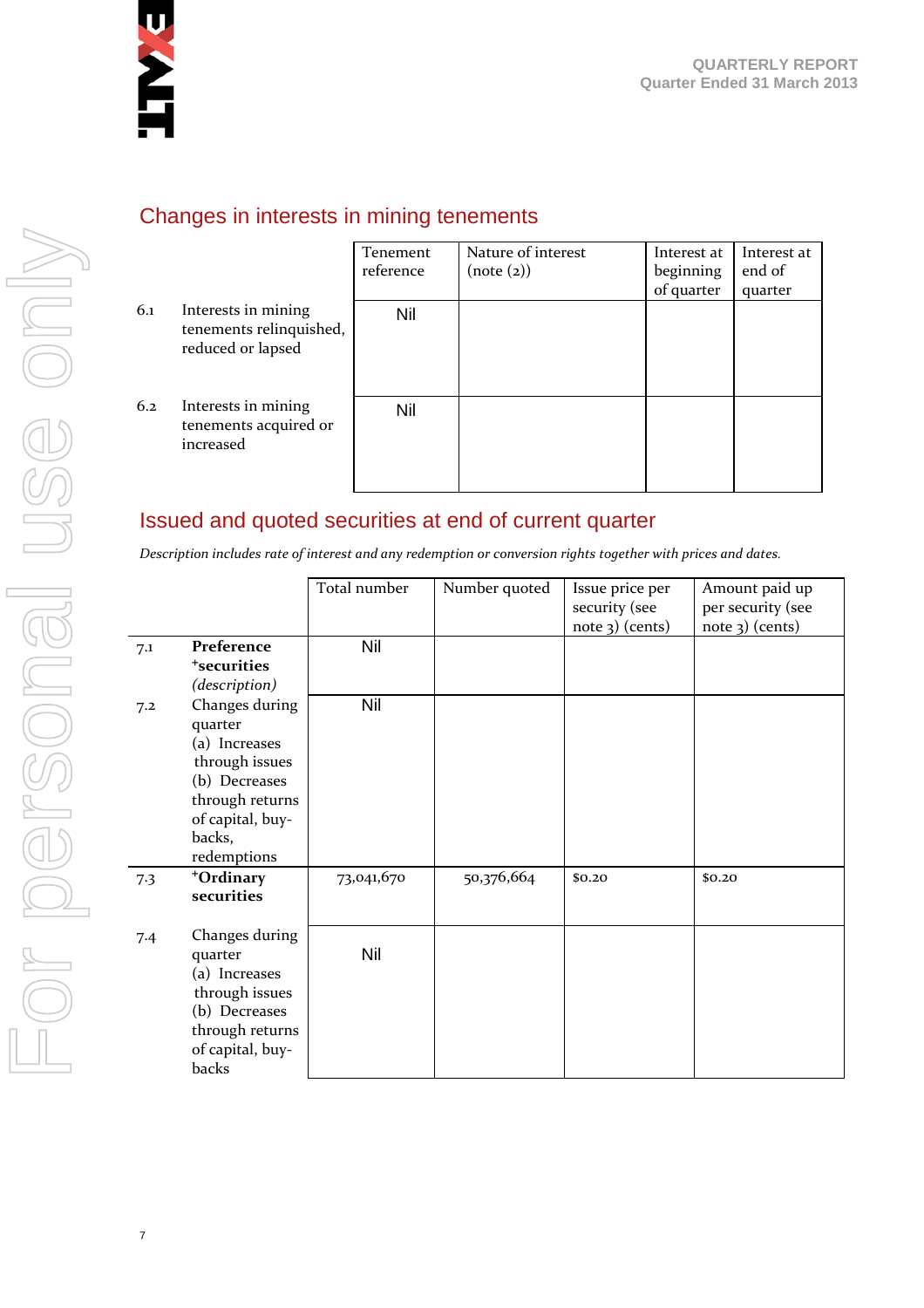

|      |                                                                                                                                 | Total number | Number quoted | Issue price per<br>security (see<br>note 3) (cents)                                                         | Amount paid up<br>per security (see<br>$note$ 3) (cents)                                                                           |
|------|---------------------------------------------------------------------------------------------------------------------------------|--------------|---------------|-------------------------------------------------------------------------------------------------------------|------------------------------------------------------------------------------------------------------------------------------------|
| 7.5  | <sup>+</sup> Convertible<br>debt<br>securities<br>(description)                                                                 | Nil          |               |                                                                                                             |                                                                                                                                    |
| 7.6  | Changes during<br>quarter<br>(a) Increases<br>through issues<br>(b) Decreases<br>through<br>securities<br>matured,<br>converted | Nil          |               |                                                                                                             |                                                                                                                                    |
| 7.7  | Options<br>(description and<br>conversion<br>factor)                                                                            | 61,008,568   | 7,975,787     | Exercise price<br>$~16.01 M$ \$0.20<br>10M \$0.20<br>10M \$0.20<br>20M \$0.50<br>2.6M \$0.20<br>2.4M\$80.50 | Expiry date<br>31 December 2015<br>6 December 2014<br>21 November 2014<br>21 November 2015<br>21 November 2016<br>28 November 2014 |
| 7.8  | Issued during<br>quarter                                                                                                        | Nil          |               |                                                                                                             |                                                                                                                                    |
| 7.9  | Exercised<br>during quarter                                                                                                     | Nil          |               |                                                                                                             |                                                                                                                                    |
| 7.10 | <b>Expired during</b><br>quarter                                                                                                | Nil          |               |                                                                                                             |                                                                                                                                    |
| 7.11 | Performance<br><b>Shares</b><br>(totals only)                                                                                   | 84,000,000   |               |                                                                                                             |                                                                                                                                    |
| 7.12 | <b>Unsecured</b><br>notes (totals<br>only)                                                                                      | Nil          |               |                                                                                                             |                                                                                                                                    |